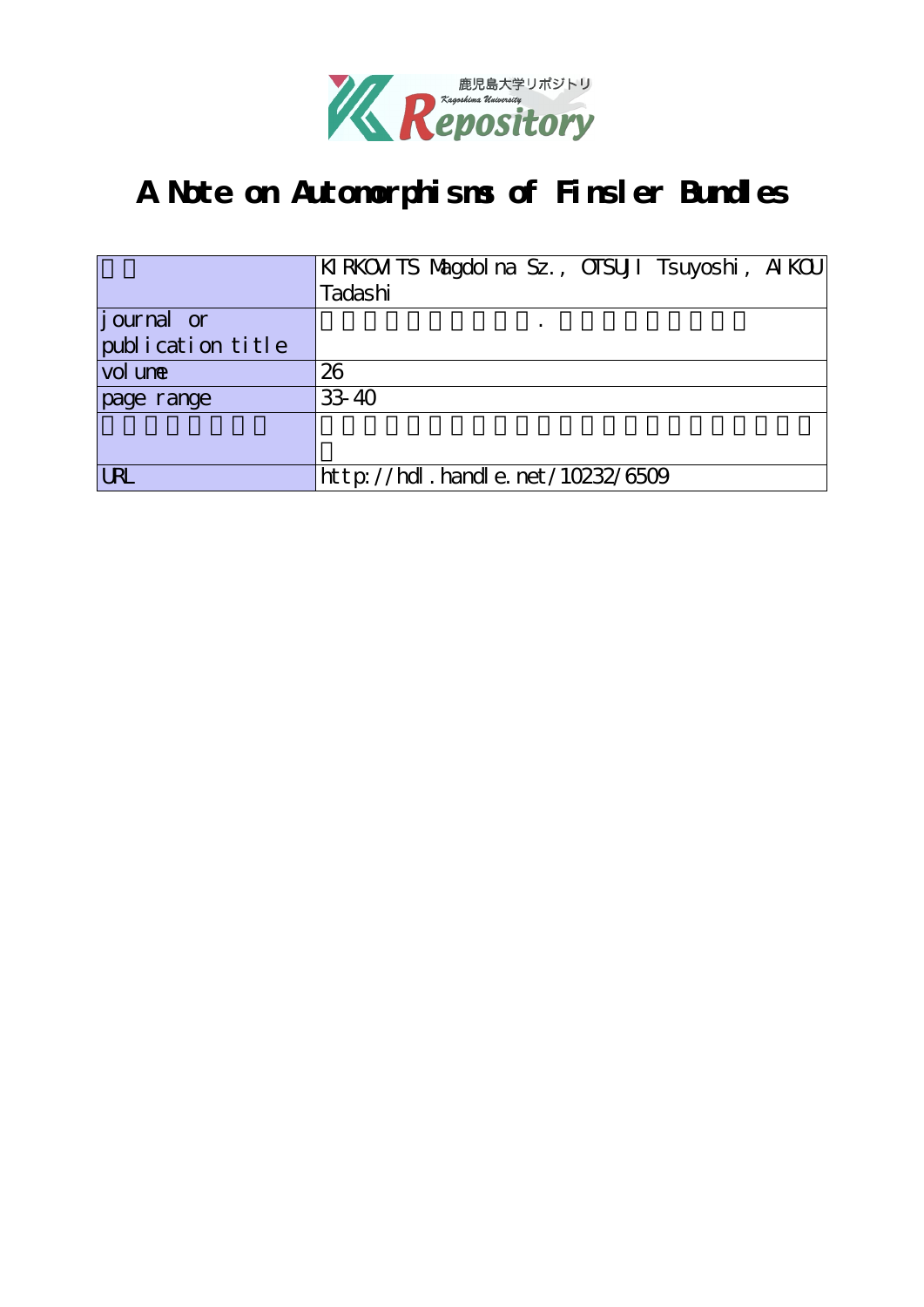# **A Note on Automorphisms of Finsler Bundles**

|                   | KIRKOM TS Magdol na Sz., OTSUJI Tsuyoshi, AIKOU |
|-------------------|-------------------------------------------------|
|                   | Tadashi                                         |
| journal or        |                                                 |
| publication title |                                                 |
| vol une           | 26                                              |
| page range        | 33-40                                           |
|                   |                                                 |
|                   |                                                 |
| <b>URL</b>        | http://hdl.handle.net/10232/00001774            |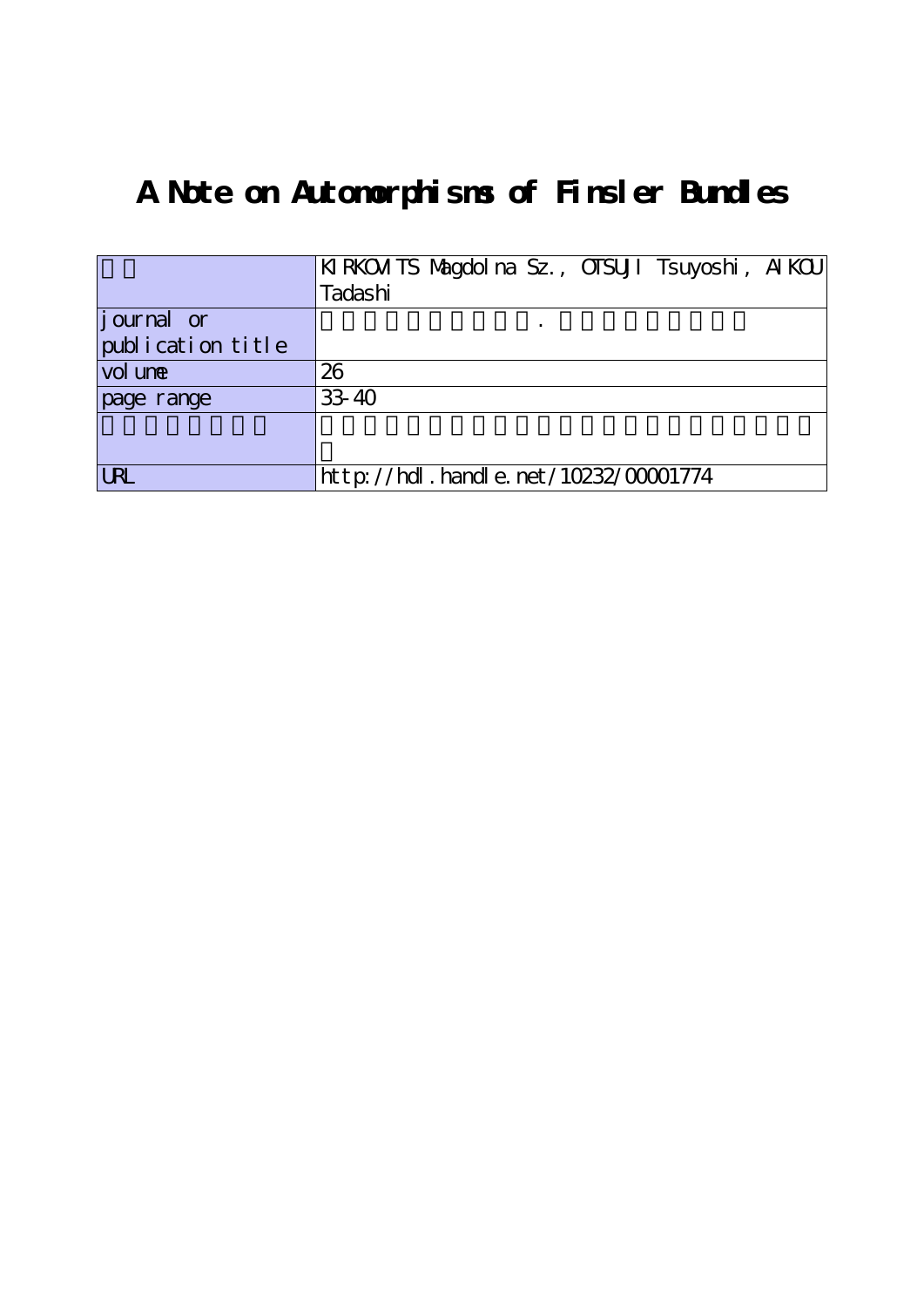Rep. Fac. Sci. Kagoshima Univ. (Math., Phys. & Chem.), No. 26, 33-40, 1993.

## A Note on Automorphisms of Finsler Bundles

By

Magdolna Sz. KIRKOVITS<sup>1</sup>, Tsuyoshi OTSUJI<sup>2</sup> and Tadashi AIKOU<sup>3</sup>

(Received Sept. 10, 1993)

#### **Abstracts**

In the present paper, we shall consider the action of an automorphism of Finsler bundles to the affine space of Finsler connections, which is an analogy of the action of gauge transformation of principal fibre bundles to the affme space of all connections.

Key Words: Finsler bundle, Finsler connections, automorphisms.

#### 1. Introduction

As is well-known, the set of all connections of a principal bundle has the structure of affine space with a vector space, and gauge transformations of the bundle, which induce identity maps on the base space, act on this affine space. In the case where the given bundle is a Finsler bundle, the second author has investigated some topics as the analogy of such a theory, and obtained some results (cf. Otsuji [6]).

On the other hand, Matsumoto [4] studied automorphisms of a Finsler bundle, which are called *left translations* of the bundle in his paper, and investigated the conditions that an automorphism preserves a Finsler connection invariant. In other words, he obtained the conditions that a gauge transformation of a Finsler bundle is contained in the isotropy group of a Finsler connection.

In this short report, suggested by Matsumoto's paper [4], we also study the gauge transformations of Finsler bundles and Finsler vector bundles, and investigate their actions to the affine space of Finsler connections. Furthermore, we give another simple proof of the

This work was done during the first author's stay at Kagoshima University under the supports by the Found. FEFA., No. 426, 1992.

 $1)$ Department of Mathematics, Faculty of Forestry, University of Sopron, 9401 Sopron, Hungary

 $\overline{2}$ Department of Mathematics, Ibusuki High-School, 236 Zyuchou, Ibusuki 891-04, Japan

 $3)$ Department of Mathematics, Faculty of Science, Kagoshima University, 1-21-35 Korimoto, Kagoshima 890, Japan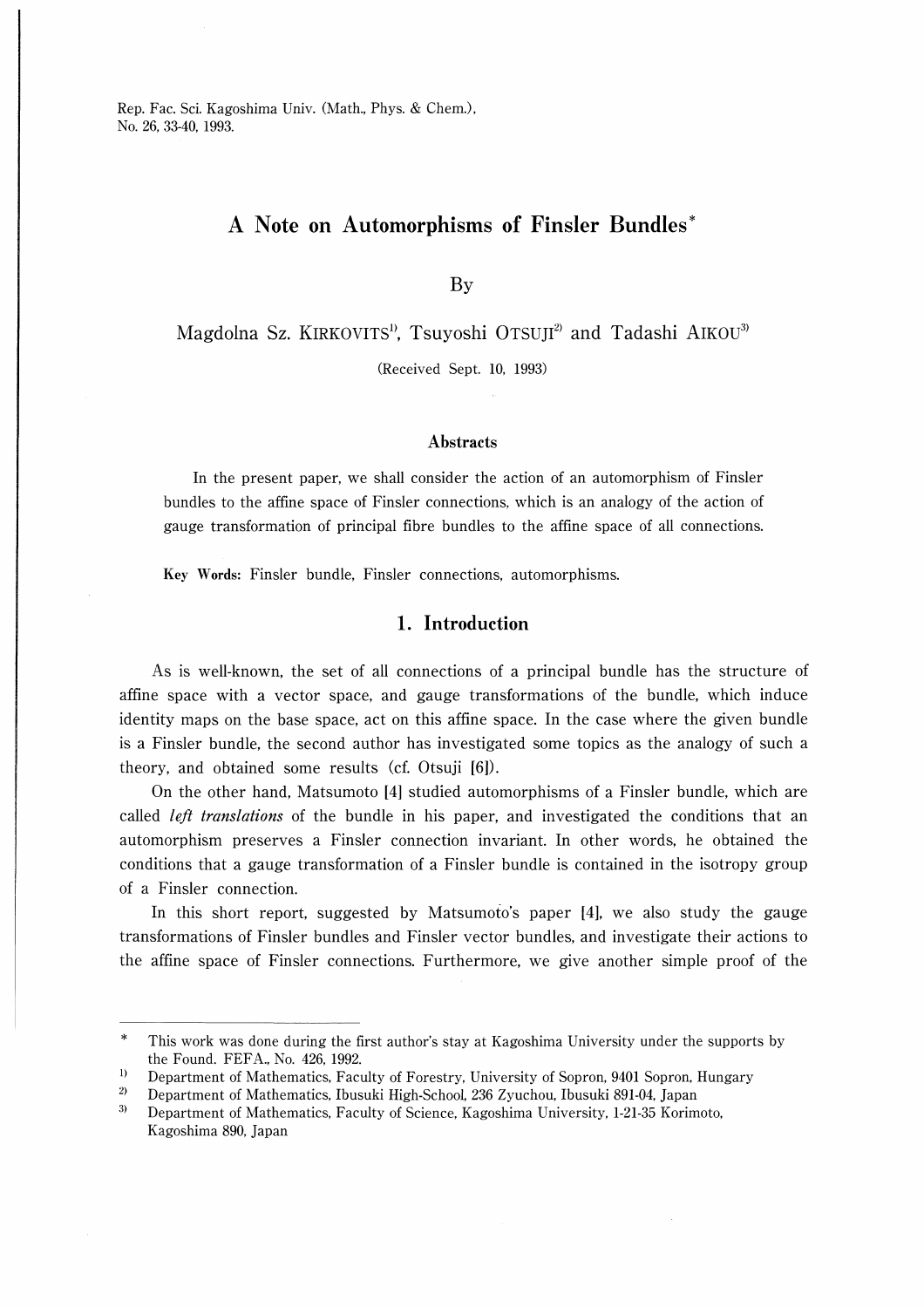main theorem in [4]. It must be noted that our present study is a special case of general theory, since Finsler bundles or Finsler vector bundles are defined as special fiber bundles over the tangent bundle of the base manifold.

The authors wish to express their sincere gratitude to Professor Dr. Masao Hashiguchi for his helpful comment and encouragement. The first author also thanks to University of Sopron for the occasion for her visiting to Japan, and to all colleagues of the Faculty of Science, Kagoshima University for their hospitality and supports for her study at Kagoshima University in July, 1993.

### 2. Finsler bundles and Finsler vector bundles

Let M be an *n*-dimensional differentiable manifold, and  $\pi_T : TM \rightarrow M$  its tangent bundle. A principal bundle FM over TM is called a Finsler bundle if it is the pull-back  $\pi r^* P$  of a principal G-bundle  $\pi_P : P \to M$  over M by the projection  $\pi_T$ :

$$
FM = \{ (y, z) \in TM \times P; \pi_T(y) = \pi_P(z) \}.
$$

We denote by  $\pi_1$  and  $\pi_2$  the natural projection from FM to TM and P respectively. Then,  $\pi_1 : FM \rightarrow TM$  is also a G-bundle over TM.

First we state the bundle structure of FM. We take a local trivialization  $\{U_{\lambda}, \Phi_{\lambda}\}\$  of the G-bundle  $\pi_P: P \to M$ . Putting  $\tilde{U}_\lambda = \pi_T^{-1}(U_\lambda)$ ,  $\{\tilde{U}_\lambda\}$  gives a covering of TM. Then, on each  $\tilde{U}_{\lambda} \times G$ , we define a diffeomorphism  $\tilde{\Phi}_{\lambda} : \tilde{U}_{\lambda} \times G \to \pi_1^{-1}(\tilde{U}_{\lambda})$  by

$$
\widetilde{\Phi}_{\lambda}(y, g) = (y, \Phi_{\lambda}(x, g)), x = \pi_T(y).
$$

The covering  $\{\tilde{U}_{\lambda}\}\$  with local diffeomorphisms  $\{\tilde{\Phi}_{\lambda}\}\$  gives a local trivialization of FM. If we put  $\Phi_{\lambda}^{-1} = (\pi_P, \phi_{\lambda})$  for a differential mapping  $\phi_{\lambda} : \pi_P^{-1}(U_{\lambda}) \to G$ , the inverse  $\widetilde{\Phi}_{\lambda}^{-1}$ :  $\pi_1^{-1}(\widetilde{U}_{\lambda}) \to \widetilde{U}_{\lambda} \times G$  is given by

$$
\widetilde{\varPhi}_{\lambda}^{\ -1} \!= (\pi_1, \, \widetilde{\phi}_{\lambda}), \, \, \widetilde{\phi}_{\lambda} \!=\! \pi_2^* \,\phi_{\lambda}.
$$

The transition functions  $\tilde{f}_{\lambda\mu}: \tilde{U}_{\lambda}\cap \tilde{U}_{\mu}\to G$  of FM given by  $(\tilde{\Phi}_{\mu}\circ \tilde{\Phi}_{\lambda}^{-1})(y, g)=(y, \tilde{f}_{\mu\lambda}(y)g)$  are expressed as follows:

$$
\tilde{f}_{\mu\lambda}(y) = \tilde{\phi}_{\mu}(u) \tilde{\phi}_{\lambda}(u)^{-1} = (\pi_T * f_{\mu\lambda})(y)
$$

for the transition functions  $f_{\mu\lambda}$  of P at  $y \in \tilde{U}_{\lambda} \cap \tilde{U}_{\mu}$  for  $\forall u \in \pi_2^{-1}(y)$ . Then we have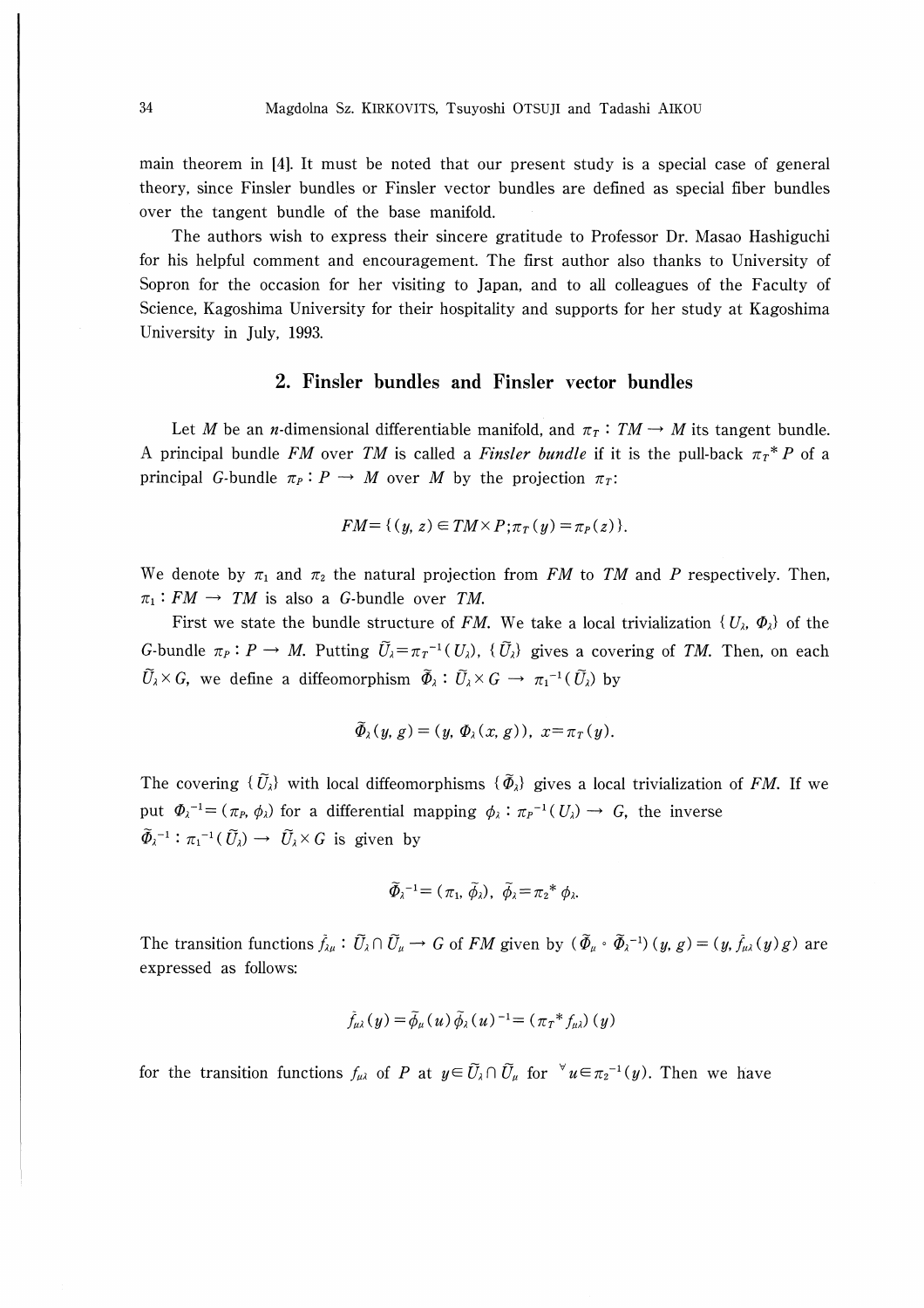Proposition 2.1. Let FM be a principal G-bundle over TM. If its transition functions are given by  $\pi_t^* f_{\lambda\mu}$  for the ones  $f_{\lambda\mu}$  of a principal G-bundle P over M, then FM is equivalent to the Finsler bundle  $\pi_T^* P$ , that is,  $FM = \pi_T^* P$ .

Next we consider Finsler vector bundles which associate with a Finsler bundle FM. Suppose that the structure group G of  $FM$  acts on a vector space F of finite dimension k. Let  $\rho: G \to GL(F)$  be the given linear representation of G. Then an action of G on the product manifold  $FM \times F$  is defined by  $(u, v)g = (ug, \rho(g^{-1})v)$ . By this action, we can introduce an equivalent relation " $\approx$ " on  $FM \times F$  as follows.

Let  $(u_1, v_1)$  and  $(u_2, v_2)$  be elements of  $FM \times F$ . Then we define  $(u_1, v_1) \approx (u_2, v_2)$  if and only if there exists an element  $g \in G$  satisfying  $(u_1, v_1) = (u_2, v_2)g$ . We denote by  $FM \times_{\rho}F$  the quotient space  $F M \times F/\approx$  which admits the structure of a vector bundle over TM of rank (= fibre dimension)  $k$ . Such a vector bundle associated with  $FM$  is called a *Finsler vector bundle*.

Let  $\pi_F : \mathbf{F} = F M \times_{\rho} F \rightarrow TM$  be a Finsler vector bundle. We denote by [u, v] the equivalent class of  $(u, v) \in FM \times F$ . Then we define a local diffeomorphism  $\widetilde{\varPsi}_{\lambda}: \pi_F^{-1}(\widetilde{U}_{\lambda}) \longrightarrow \widetilde{U}_{\lambda} \times F$  by

$$
\widetilde{\varPsi}_{\lambda}([u, v]) = (\pi_1(u), \rho(\widetilde{\phi}_{\lambda}(u))v)
$$

for the given local diffeomorphism  $\widetilde{\Phi}_{\lambda}^{-1} = (\pi_1, \widetilde{\phi}_{\lambda}) : \pi_1^{-1}(\widetilde{U}_{\lambda}) \to \widetilde{U}_{\lambda} \times G$  of FM. Then  $\{ \widetilde{U}_{\lambda}, \widetilde{\Psi}_{\lambda} \}$ gives a local trivializtion of  $F$ . Then we have

**Proposition 2.2.** Let  $\bf{F}$  be a vector bundle over  $\bf{TM}$  with a standard fibre  $\bf{F}$ . Suppose that the transition functions of **F** are given by  $\rho \circ (\pi_T^* f_{\lambda \mu})$  for a linear representation  $\rho : G \to GL(F)$ and the transition functions  $f_{\lambda\mu}$  of a principal G-bundle P over M. Then **F** is isomorphic to the vector bundle  $FM\times_{\rho}F$  associated with the Finsler bundle  $FM=\pi_T^*P$ , that is,  $F=FM\times_{\rho}F$ .

### 3. Automorphisms preserving a Finsler connection invariant

In this section, we shall consider automorphisms of  $FM$ , and give another proof of the main theorem in Matsumoto [4]. We denote by  $Aut(FM)$  the set of all automorphisms which induce identity maps on the tangent bundle of the base manifold  $M$ :

$$
Aut(FM) = \{ f : FM \to FM; \ f(ug) = f(u)g, \ \forall u \in FM, \ \forall g \in G \}.
$$

We may call the group  $Aut(FM)$  the *gauge group* of FM and each element of  $Aut(FM)$  a *gauge transformation* of FM. We call in this report, however, each element of  $Aut(FM)$  an *automorphism* of FM merely. For an arbitrary  $f \in Aut(FM)$ , we define a mapping  $g_{\lambda}: U_{\lambda} \to G$ by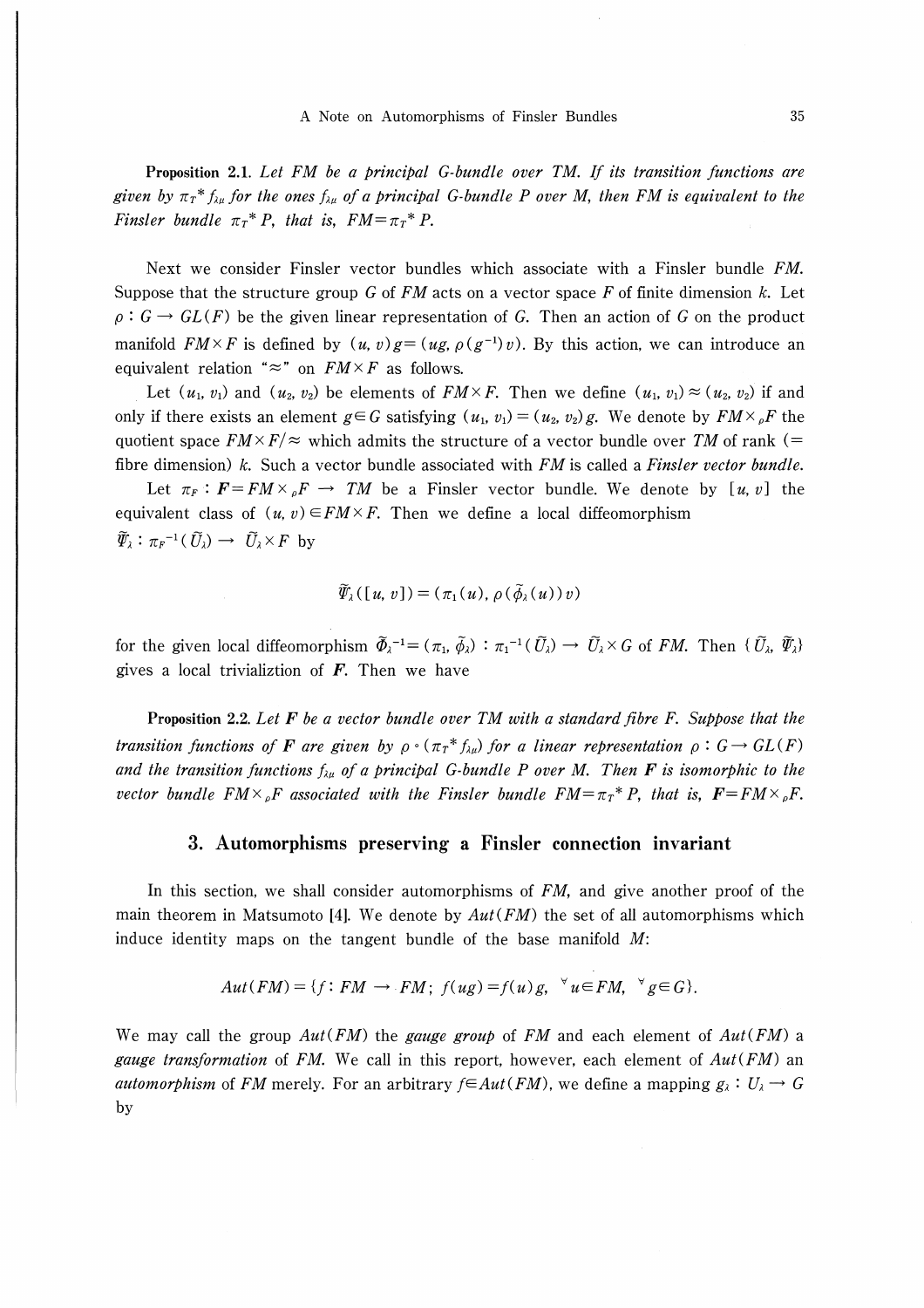$$
g_{\lambda}(y) = \widetilde{\phi}_{\lambda}(f(u)) \widetilde{\phi}_{\lambda}(u)^{-1}
$$

for  $\forall u \in \pi^{-1}(y)$ , where we see easily that the right-hand-side is independent on the choice of  $u \in \pi^{-1}(y)$ . If  $\tilde{U}_\lambda \cap \tilde{U}_\mu \neq \phi$ , then we see easily the relation

$$
g_{\mu}(y) = Ad_{f_{\mu\lambda}(y)}(g_{\lambda}(y))
$$

for  $\forall u \in \widetilde{U}_1 \cap \widetilde{U}_w$  where iof  $y = \bigcup_{\mu} \bigcup_{\mu} \text{ where } \Pi_{\mu}(\mathbf{y}) \cdot \bigcup_{\mu} \Pi_{\mu}(\mathbf{y})$ group G by  $\tilde{f}_{\lambda\mu}(y)\in G$ . Hence the family  $g=\{g_{\lambda}\}\$ is a section of the *automorphism bundle*  $G_{FM}=FM\times_{Ad}G$  of FM. Aut(FM) is isomorphic to  $\Gamma(G_{FM})$  as a group, where  $\Gamma(G_{FM})$  is the group of all sections of the bundle  $G_{FM}$ . In fact, if a section  $g = \{g_{\lambda}\}\$  of  $G_{FM}$  is given, then an automorphism  $f \in Aut(FM)$  corresponds as follows:

$$
f\colon \widetilde{\varPhi}_{\lambda}^{-1}(y,\,\widetilde{\phi}_{\lambda}(u))\rightarrow \ \widetilde{\varPhi}_{\lambda}^{-1}(y,\,L_{g_{\lambda}(y)}\widetilde{\phi}_{\lambda}(u))
$$

where the notation  $L_{g\lambda(y)}$  means the left translation of G by  $g_\lambda(y) \in G$ .

In the following, we denote by  $\{\tilde{U}_{\lambda}(x^i, y^i)\}\)$  the canonical covering on TM induced from a covering by the system of coordinate neighborhoods  $\{U_{\lambda},(x^{i})\}$  on M. We also denote by  $(x^i, y^i, z^{\alpha})$  the local coordinate on a neighborhood  $\pi_1^{-1}(\widetilde{U}_{\lambda}): \widetilde{\Phi}^{-1}(y, z)=(x^i, y^i, z^{\alpha})$ . If we put  $g_{\lambda}(y)=(g_{\lambda\beta}^{\alpha}(y))$ , the local expression of  $f\in Aut(FM)$  is given as follows:

(3.1) 
$$
f: u = (x^i, y^i, z_\beta^\alpha) \rightarrow f(u) = (x^i, y^i, g_{\lambda\beta}^\delta z_\delta^\alpha).
$$

A connection of FM is called a Finsler connection, and is given by a family  $\omega = {\omega_{\lambda}}$  of local 1-forms  $\omega_{\lambda}$  on each  $\tilde{U}_{\lambda}$  satisfying the cocycle condition:

(3.2) 
$$
\omega_{\mu} = \tilde{f}_{\lambda\mu}^{-1} d\tilde{f}_{\lambda\mu} + \tilde{f}_{\lambda\mu}^{-1} \omega_{\lambda} \tilde{f}_{\lambda\mu}.
$$

Then we have also a global 1-form  $\tilde{\omega}$  on FM as follows:

(3.3) 
$$
\tilde{\omega} = z^{-1} dz + z^{-1} (\pi^* \omega) z.
$$

If an automorphism  $f \in Aut(FM)$  or  $g \in \Gamma(G_{FM})$  is given, because of (3.1) and (3.3), the action of  $g \in \Gamma(G_{FM})$  to the global form  $\tilde{\omega}$  is given as follows:

$$
g^* \tilde{\omega} = (gz)^{-1} d(gz) + (gz)^{-1} (\pi^* \omega) (gz)
$$
  
=  $z^{-1} dz + z^{-1} (\pi^* (g^{-1} dg + g^{-1} \omega g)) z$ .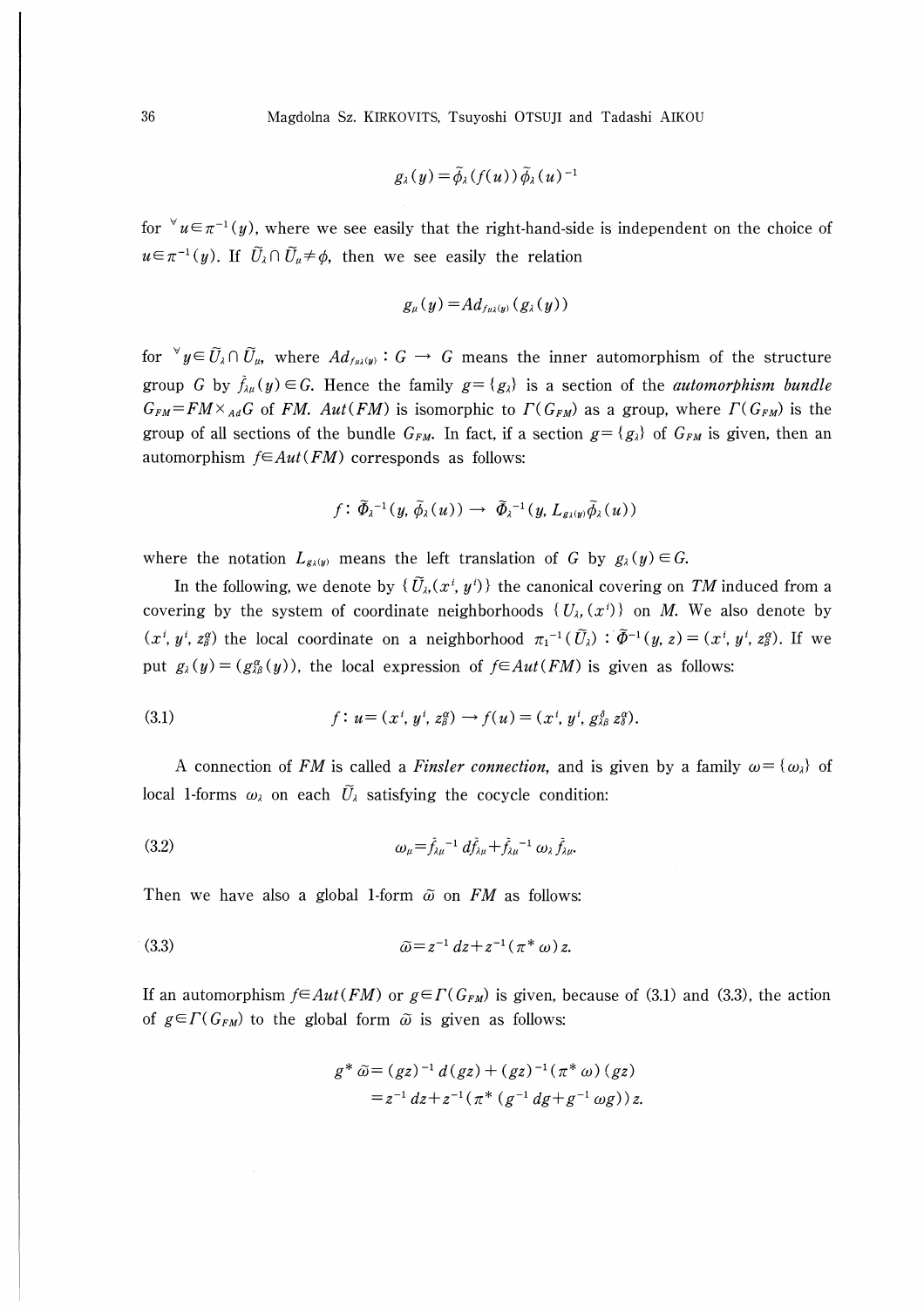Hence we get the law of the action by  $g \in \Gamma(G_{FM})$  to a connection  $\omega = {\{\omega_\lambda\}}$  as follows:

(3.4) 
$$
g^* \omega = g^{-1} dg + g^{-1} \omega g,
$$

which is well-known formula in gauge theory. From this formula, we can easily prove the main theorem in [4]. Since  $g_{\lambda}(y) = (g_{\lambda}^{i}(y)) \in G$ , we may identify  $g \in \Gamma(G_{FM})$  as a section of End(F), where  $F = FM \times {}_{o}F$  is an associated bundle with FM. Then the formula (3.4) is written as follows:

$$
g^* \omega = g^{-1} dg + g^{-1} \omega g = g^{-1} (dg + \omega g - g\omega) + \omega = g^{-1} \nabla g + \omega,
$$

where  $\nabla : \Gamma(F) \to \Gamma(F \otimes T T M^*)$  means the covariant derivation with respect to  $\omega = {\omega_i}$ . Hence we have

Theorem 3.1. A Finsler connection  $\omega = {\{\omega_i\}}$  on FM is invariant by the action of  $g \in \Gamma(G_{FM})$ if and only if the condition  $\nabla g=0$  is satisfied, where we identify  $g\in \Gamma(G_{FM})$  with a section of  $End(F)$ .

Remark 3.1. If a *non-linear connection* is given on TM, then the covariant derivation  $\nabla$  splits as  $\nabla = \nabla^k + \nabla^v$  (cf. Aikou [1] and Example below). Then the condition  $\nabla g=0$  in the theorem is written as  $\nabla^h g = \nabla^v g = 0$ , which is just the condition given in Matsumoto [4].

Next we consider automorphisms of vector bundles which associate with a Finsler bundle FM. If an automorphism  $g = \{g_i\} \in \Gamma(G_{FM})$  is given, we get a natural automorphism of an arbitrary vector bundle  $\mathbf{F}=F M \times_{\rho} \mathbf{F}$  as follows.

For a given  $g\in\Gamma(G_{FM})$ , an automorphism  $f\in Aut(F)$  is induced on an arbitrary vector bundle  $\mathbf{F} = F M \times_{\rho} \mathbf{F}$  associated with FM as follows:

$$
(3.5) \t\t f: \widetilde{\varPsi}_{\lambda}^{-1}(y,v) \to \widetilde{\varPsi}_{\lambda}^{-1}(y,\rho(g_{\lambda}(y))v).
$$

Example. Let  $\sigma: \mathbf{Q} \to \sigma(\mathbf{Q})$ : =  $\mathbf{H} \subset TTM$  be a non-linear connection on TM, that is,  $\sigma$  is a splitting of the exact sequence

$$
0 \rightarrow V \rightarrow TTM \stackrel{\sigma}{\longleftarrow} Q \rightarrow 0,
$$

where  $V=Ker. d\pi$  and the quotient bundle  $Q=TTM/V$ . If we define a vector bundle H by  $H = \sigma(Q)$ , the tangent bundle TTM of TM splits as TTM=H $\oplus$  V. H and V are vector bundles over  $TM$  of rank n, and called the *horizontal* and *vertical vector bundle* respectively.

For the canonical covering by the system of coordinate neighborhoods  $\{\widetilde{U}_{\lambda},(x^i, y^i)\}$  on TM, the following vector fields  $\{X_i\}$ ,  $\{Y_i\}$   $(1 \le i \le n)$  define local frame fields on  $\tilde{U}_\lambda$  of **H** and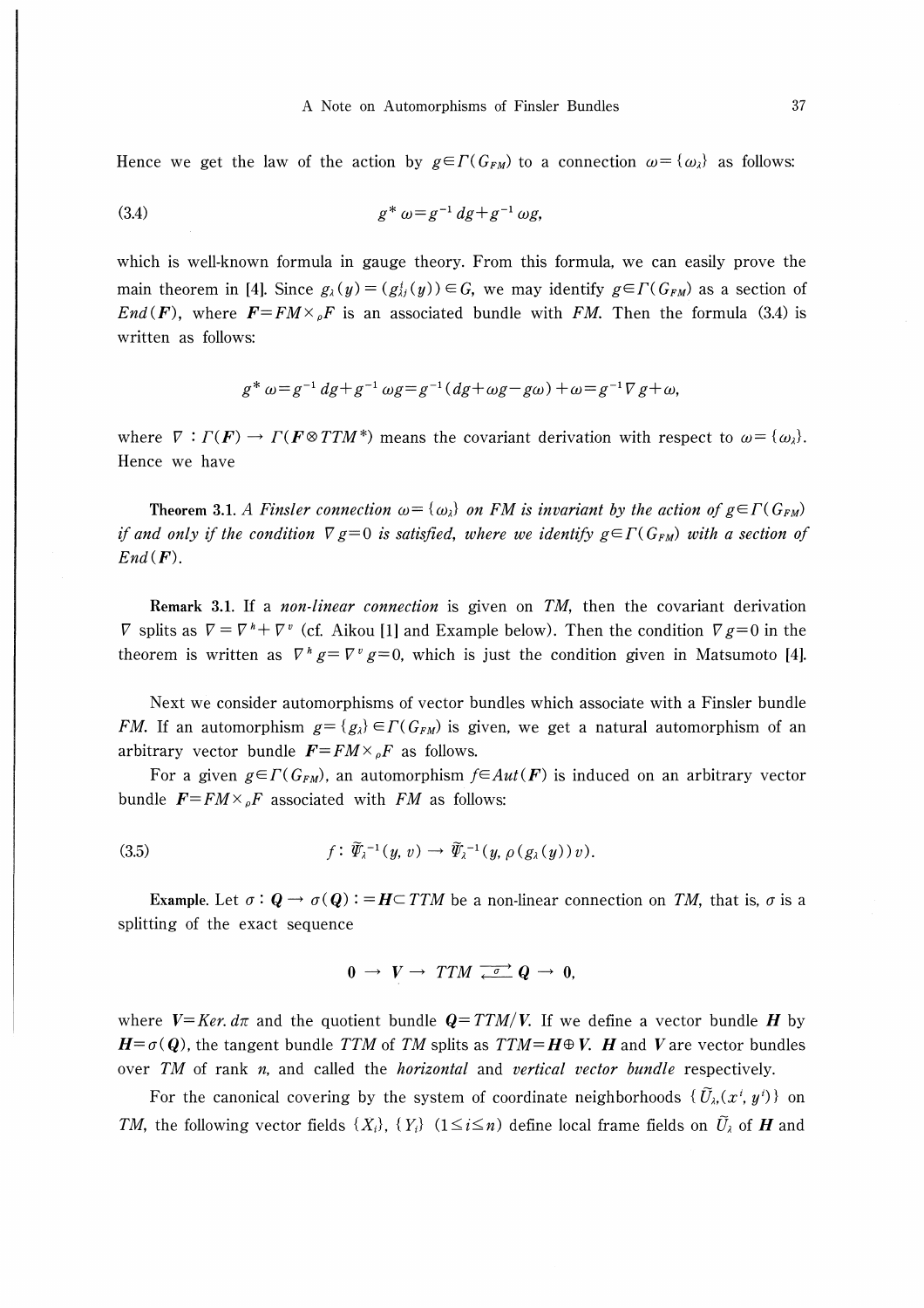V respectively:

$$
X_i = \sigma\left(\frac{\partial}{\partial x^i}\right) = \frac{\partial}{\partial x^i} - N_i^m \frac{\partial}{\partial y^m}, \ \ Y_i = \frac{\partial}{\partial y^i},
$$

where  $N_i^i(x, y)$  ( $1 \le i, j \le n$ ) are some well-defined functions on each  $\tilde{U}_\lambda$ , which are called the *coefficients* of the non-linear connection  $\sigma$ . From these expressions and Proposition 2.2, we see easily that H and V are Finsler vector bundles associated with  $\pi_T^*LM$ , where LM is the frame bundle of M. For example, the vector bundle H can be expressed as  $H = \pi_T * LM \times \rho V$ , where the representation  $\rho : GL(n, \mathbb{R}) \to GL(V)$  is the natural one. Hence, by (3.5), an automorphism  $f \in Aut(F)$  acts on H as follows:

$$
f(X_i) = g_{\lambda i}^m X_m
$$

for the corresponding  $g\in\Gamma(G_{FM})$ . In the case of V, we also get the similar expressions for  $f \in Aut(V)$ .

Remark 3.2. We denote by  $g_{FM}$  the associate bundle  $FM \times_{Ad} g$  of a Finsler bundle FM for the Lie algebra g of the structure group G, and by  $\Omega^1(g_{FM})$  the vector space of  $g_{FM}$ -valued 1-form on TM. Then we see that the set of all connections of FM admits the structure of affine space with the vector space  $\Omega^1(g_{FM})$  (for details and general theory, see Mogi-Itoh [5]). The second author has treated the action (3.4) on the affine space, and consider the so-called Yang-Mills functional in the case where the structure group G of FM is compact, and obtained the condition that a Finsler connection is a critical point of the functional (ct Otsuji [6]). Since Finsler bundles are special principal bundles over the tangent bundle TM of a manifold  $M$ , the almost results in [6] were obtained by the same methods in Riemannian geometry. For example, any critical point of the Yang-Mills functional is invariant under the action of any gauge transformation  $g\in\Gamma(G_{FM})$ , and if a Finsler connection is a critical point of the functional, then its curvature form is a harmonic form. It must be noted that  $TM$  is not compact even if the base manifold  $M$  is compact. Hence, even if the curvature form is harmonic, the connection is not necessary a critical point of the functional.

#### 4. An almost symplectic structure on tangent bundles

In this section, we are concerned with a Finsler manifold  $(M, L)$  and an almost symplectic structure naturally defined on its tangent bundle (cf. Ichijyō [3]). Furthermore, as an example of automorphism of a Finsler vector bundle, we treat an automorphism which preserves the almost symplectic structure invariant (cf. Chapter III in Hermann [2]).

If a Finsler metric  $L(x, y)$  is given, then a Riemannian metric G on its tangent bundle TM is defined by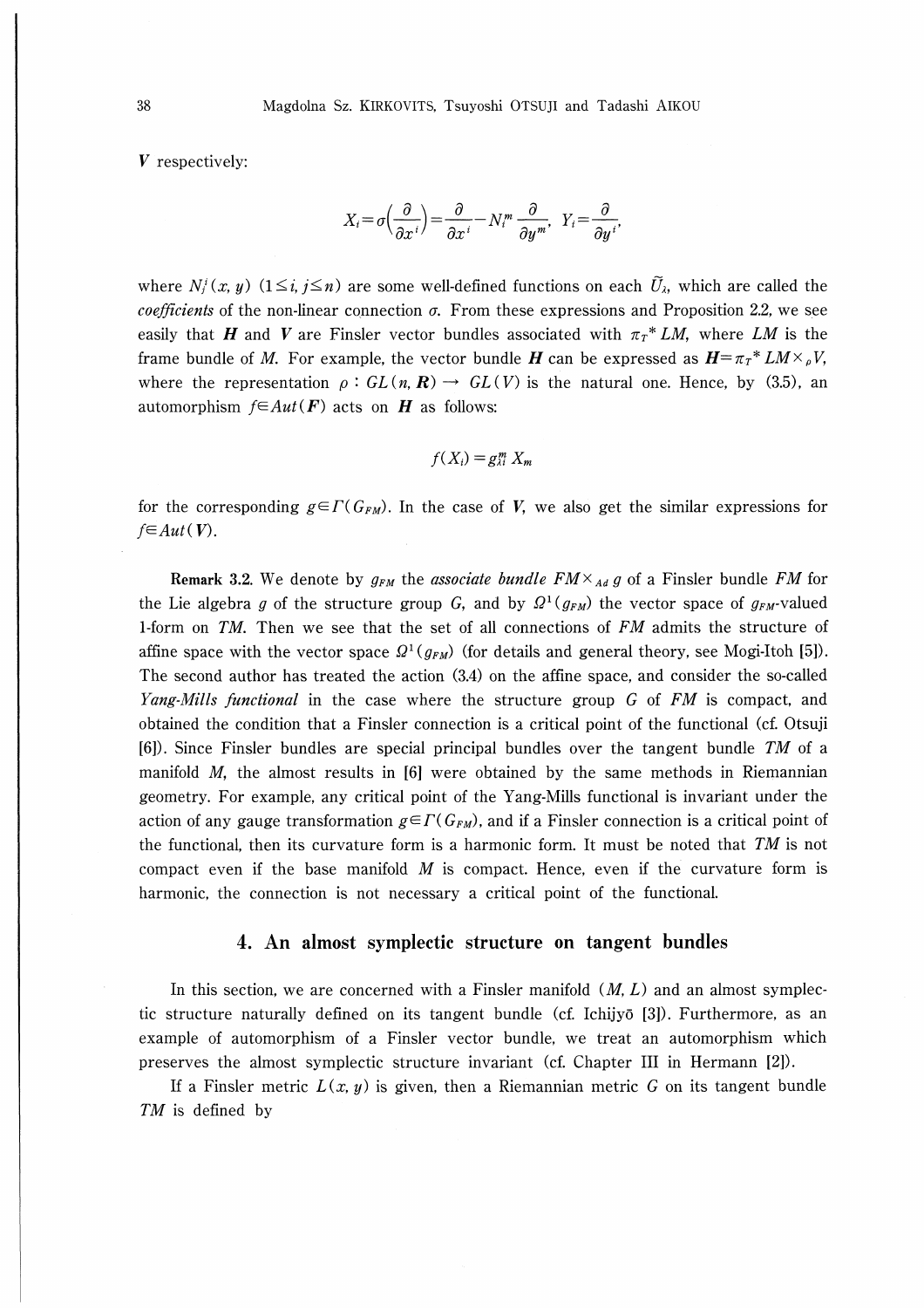$$
G = g_{ij} dx^{i} \otimes dx^{i} + g_{ij} \theta^{i} \otimes \theta^{j},
$$

where we put  $g_{ij}(x, y) = (\partial^2 L/\partial y^i \partial y^j)/2$  and  $\theta^i = dy^i + N_m^i dx^m$  for the coefficients  $N_i^i(x, y)$  which are derived naturally from  $g_{ii}(x, y)$  as follows:

$$
N_j^i = \frac{1}{2}g^{ij}\left(\frac{\partial g_{lk}}{\partial x^j} + \frac{\partial g_{jl}}{\partial x^k} - \frac{\partial g_{jk}}{\partial x^l}\right)y^k.
$$

Then the following 2-form  $\Omega$  is well-defined on TM:

$$
\varOmega = 2g_{ii} \, dx^i \wedge \theta^j,
$$

which defines an almost symplectic structure on the Riemannian manifold  $(TM, G)$ . This form is written as  $Q=2d(y_m dx^m)$ , where we put  $y_m=g_{mr}y^r$ . If we put  $\tau=y_m dx^m$ , this form is a globally defined 1-form on TM and satisfies  $\Omega = 2d\tau$ . It is obvious that  $\tau \in \Gamma(H^*)$ , where  $H^*$ is the dual bundle of the horizontal subbundle  $H$ .

In the following, we consider the condition that an automorphism  $f \in Aut$  ( $H^*$ ) corresponding to  $g = \{g_i\} \in \Gamma(G_{FM})$  preserves the form  $\Omega$ , that is, we consider the following situation:

$$
Q=2d\tau=2d(f(\tau)).
$$

If we put  $f(\tau) = y_m' dx^m$ , we have  $d(y_m'-y_m) dx^m = 0$ . By direct calculations, we have

$$
X_i B_j = X_j B_i, \quad Y_j B_i = 0
$$

for  $B_i = y_i' - y_i$ . Hence we have  $B_i = \frac{\partial B}{\partial x^i}$  for a local function  $B(x)$ , and so we get

$$
(4.1) \t\t f(\tau) = \tau + \pi \tau^* \xi,
$$

where  $\xi$  is a closed form on the base manifold M which has local expression  $\xi=dB$ . Because of  $y_i' = (g_i^{-1})_i^m y_m$ , this condition is written as follows:

$$
(g_{\lambda}^{-1})_i^m y_m - y_i = \frac{\partial B(x)}{\partial x^i}.
$$

Hence we have the similar results of Theorem 8.1 in Hermann [2] as follows:

Theorem 4.1. Let  $(M, L)$  be a Finsler manifold, and  $(TM, G)$  its tangent bundle with the Riemannian metric G canonically defined from the Finsler metric L. An automorphism